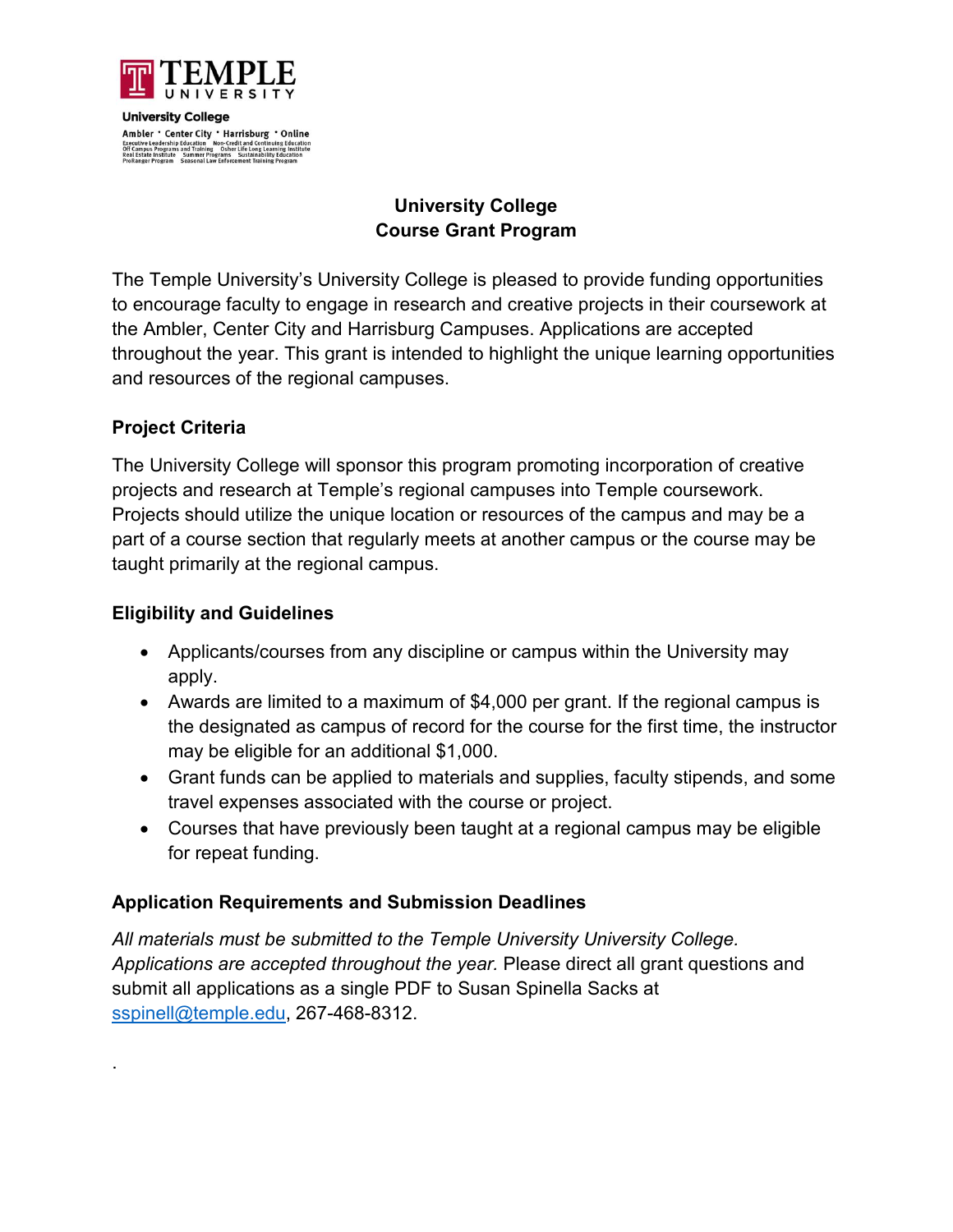

**University College** 

 $\label{eq:ampl} \begin{minipage}{0.9\textwidth} \bf{Ambler} \textcolor{red}{\bullet} \textbf{Center City} \textcolor{red}{\bullet} \textbf{Harrisburg} \textcolor{red}{\bullet} \textbf{Online} \\ \textbf{Excative teadershb} \textcolor{red}{\textbf{Eductation} \textbf{} \textbf{Non-Cataltation} } \textbf{Nots} \textbf{tand} \textbf{Countuclidean} \\ \textbf{Off Campe} \textcolor{red}{\textbf{Organis} \textbf{} \textbf{and Training} } \textbf{Oshert life} \textbf{long learning} \textbf{factual} \\ \textbf{Real State Institute} \textbf{Squation} \$ 

# **Only complete applications will be considered.**

Please submit the following items as one PDF:

- \_\_\_Grant Application
- \_\_\_Project Proposal
- \_\_\_Budget Proposal
- \_\_\_CV/Resume
- \_<br>\_Statement of support from Department Chair